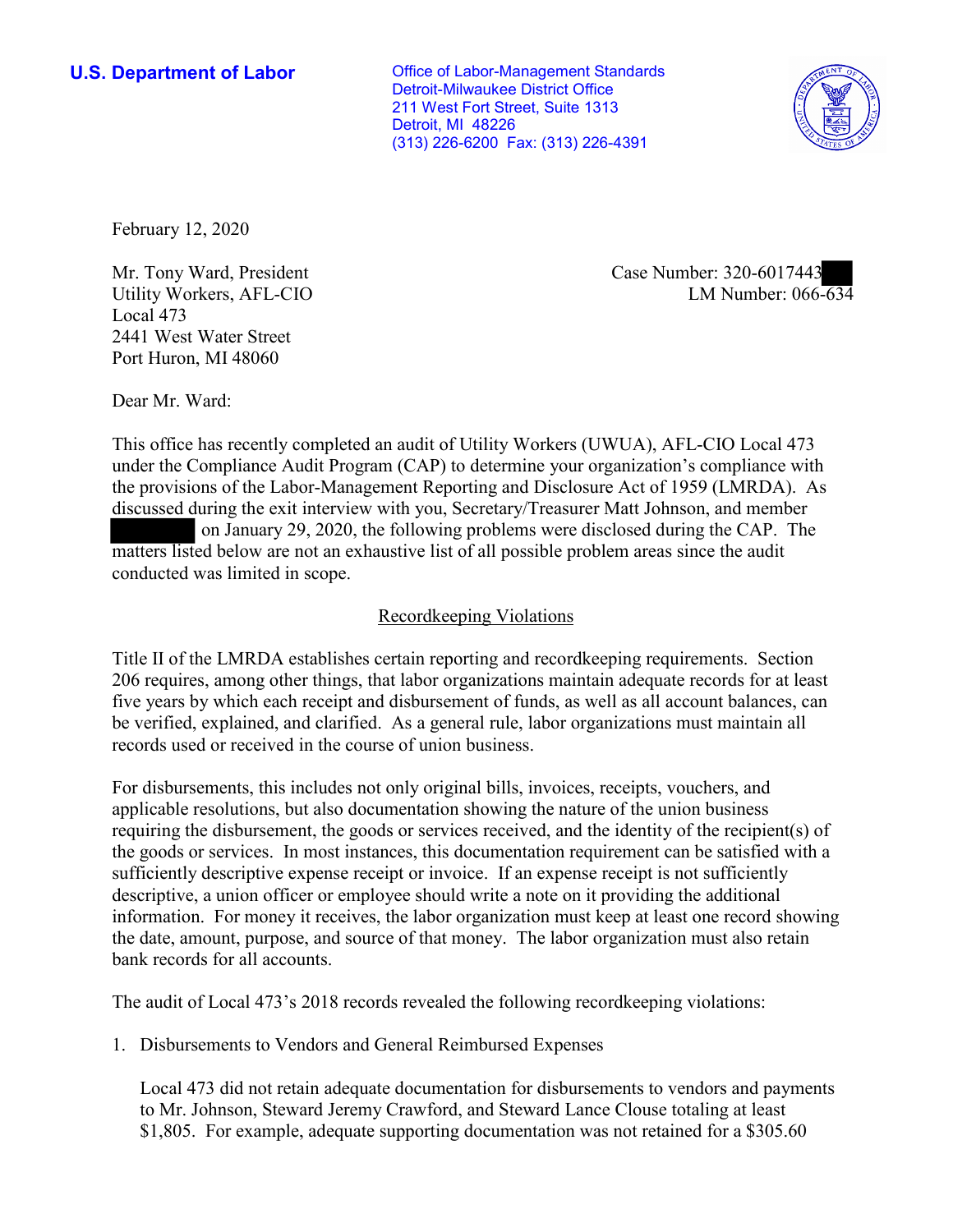reimbursement to Mr. Johnson for a printer he purchased for the union. In support of this expense, Local 473 only retained a voucher, which is not sufficient. As another example, adequate supporting documentation was not retained for a \$509.23 debit card charge you made at the Crowne Plaza Niagara Falls Hotel on October 29, 2018 for lodging expenses you incurred to attend the 2018 Inter-Union Gas Conference. In support of this expense, Local 473 only retained a voucher and a bank statement, which is not sufficient.

 disbursements. The president and treasurer (or corresponding principal officers) of your As noted above, labor organizations must retain original receipts, bills, and vouchers for all union, who are required to sign your union's LM report, are responsible for properly maintaining union records.

### 2. Reimbursed Auto Expenses

Mr. Johnson received reimbursement for business use of his personal vehicle but did not retain adequate documentation to support payments to him totaling at least \$388 during 2018. Mr. Johnson's mileage reimbursements were claimed on expense vouchers that identified the dates of travel, the locations traveled to, the number of miles driven, the total mileage expenses, and the union business conducted; however, the expense vouchers were insufficient because they failed to identify the locations traveled from.

The union must maintain records which identify the dates of travel, locations traveled to and from, and number of miles driven. The record must also show the business purpose of each use of a personal vehicle for business travel by an officer or employee who was reimbursed for mileage expenses.

### 3. Lost Wages

ondue<br>t in m<br>ately<br>of he Local 473 did not retain adequate documentation for lost wage reimbursement payments to you, Mr. Johnson, Mr. Crawford, Mr. Fisher, Vice President Jim Fairchild Sr., Trustee Jimmy Fairchild Jr., and Sergeant-at-Arms A. J. Stolecki totaling at least \$3,965 during the audit year. The union must maintain records in support of lost wage claims that identify each date lost wages were incurred, the number of hours lost on each date, the applicable rate of pay, and a description of the union business being conducted. The audit found that the union retained vouchers for lost wage reimbursements, but in many instances the vouchers were not sufficient because you, Mr. Johnson, Mr. Crawford, Mr. Fairchild Sr., Mr. Fairchild Jr., and Mr. Stolecki did not always adequately identify the union business conducted, the applicable rate of pay, or the number of hours lost on each date.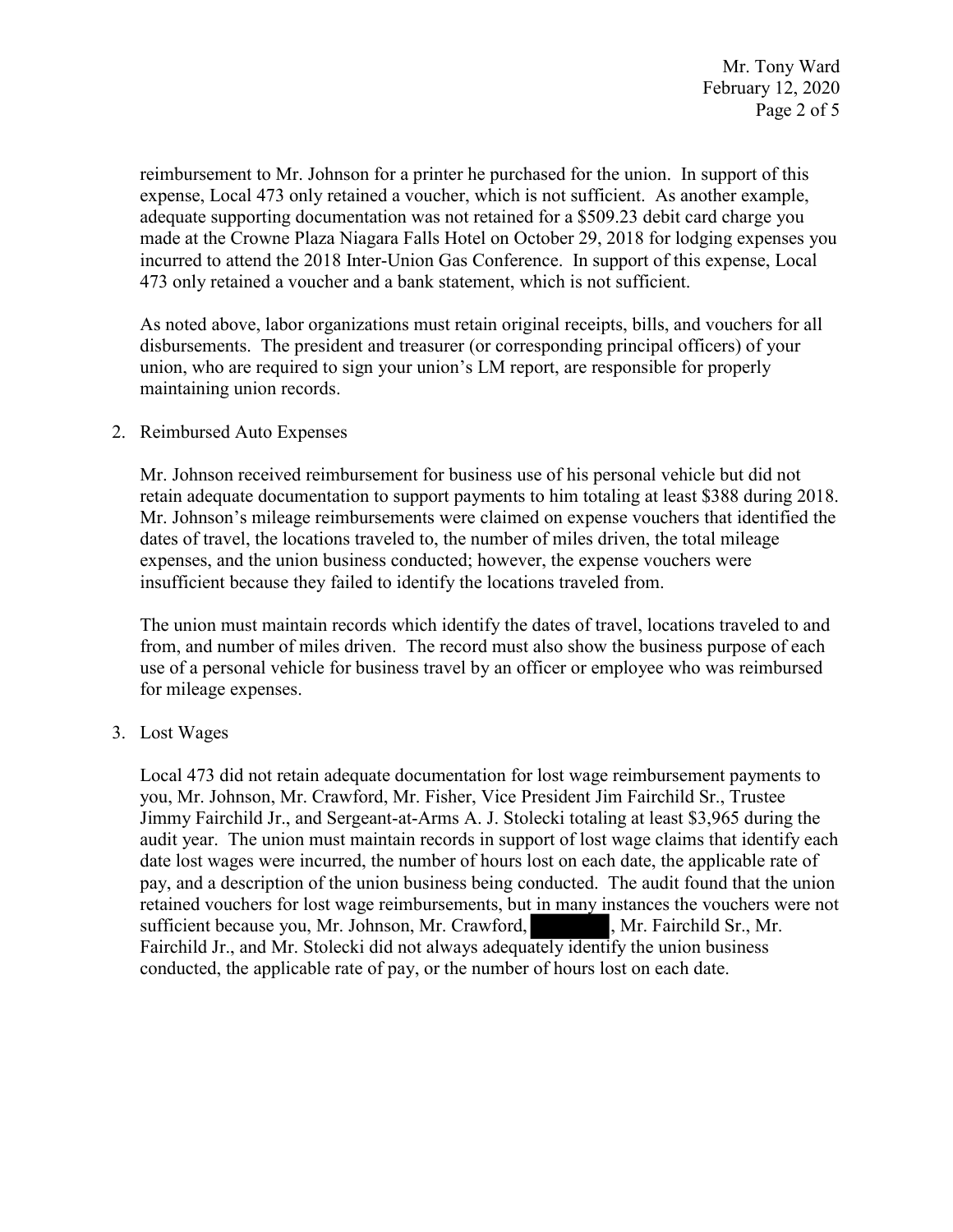which contains a sample of an expense voucher Local 473 may use to satisfy this During the exit interview, I provided a compliance tip sheet, *Union Lost Time Payments,*  requirement. The sample identifies the types of information and documentation that the local must maintain for lost wages and other officer expenses.

## 4. Fundraising Raffle

 The audit revealed that Local 473 conducted a raffle of two Apple watches totaling \$[1,057.88](https://1,057.88)  directly to Jason Teets on the day the raffle ended. The audit found that Local 473 did not maintain adequate records to document the raffle winners' names, the funds it collected, or at the Semco Energy headquarters in November 2018. According to Mr. Johnson, approximately \$1,200 in cash was collected from this raffle, all of which was donated the funds that were donated to Mr. Teets.

 addition, the type and value of any property received or given away must be identified in the that identify the date the items were given away and the recipients of those items. Records must be retained which account for all union property. In the case of watches or other items sold or given away to members, records must be maintained to clarify and support information required to be reported by Local 473 in Statements A and B of the Labor Organization Annual Report (Form LM-3). The value of any of watches or similar property on hand at the beginning and end of the year should be reported in Item 30 (Other Assets). In additional information section of the Form LM-3 with the identity of the recipient(s) or donor of such property. In the case of items given away to members, the union must retain records

For the sale of fundraising raffle tickets, records must be maintained, at a minimum, that explain the number of tickets sold, the price of each ticket, the amount of money collected, and the names of the winners/beneficiaries. Records must also be kept that identify the name of each person who sells tickets and the date and amount of money that each person turns in to Local 473. Such records must show that the persons who sell tickets fully account for all of the tickets provided to them by returning any unsold tickets along with the money raised from sold tickets. All unsold tickets, and ticket stubs (if any), must be retained.

 Based on your assurance that Local 473 will retain adequate documentation in the future, OLMS will take no further enforcement action at this time regarding the above violations.

### Reporting Violations

 Labor Organization Annual Report (Form LM-3) filed by Local 473 for the fiscal year ended The audit disclosed a violation of LMRDA Section 201(b), which requires labor organizations to file annual financial reports accurately disclosing their financial condition and operations. The December 31, 2018, was deficient in the following areas: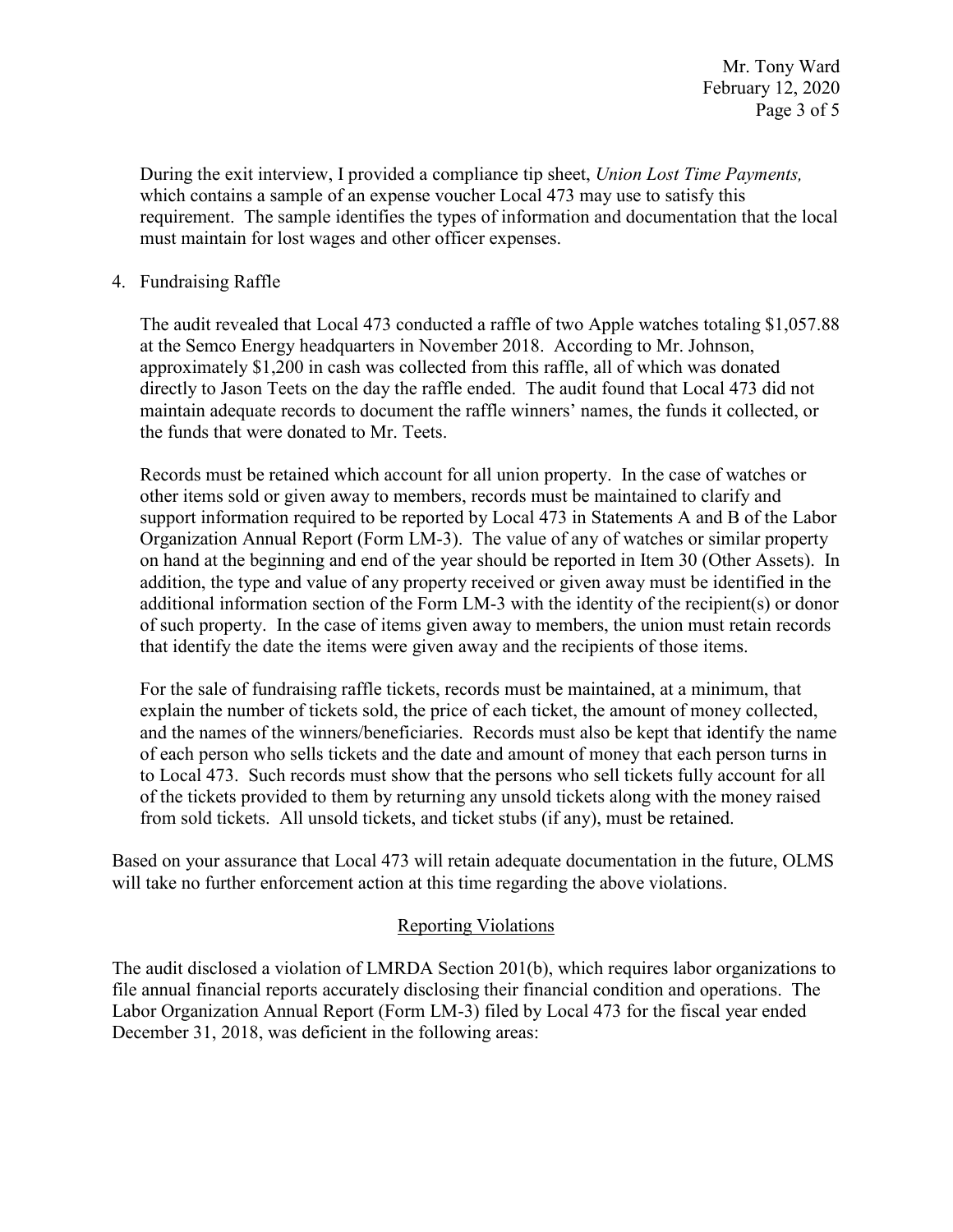February 12, 2020 Page 4 of 5 Mr. Tony Ward

1. Acquire/Dispose of Property

 union gave away watches totaling at least \$1,057 during the year. The union must identify section of the LM report along with the identity of the recipient(s) or donor(s) of such or "new retirees." In addition, the union must report the cost, book value, and trade-in Item 13 (During the reporting period did your organization acquire or dispose of any assets in any manner other than by purchase or sale?) should have been answered, "Yes," because the the type and value of any property received or given away in the additional information property. The union does not have to itemize every recipient of such giveaways by name. The union can describe the recipients by broad categories if appropriate such as "members" allowance for assets that it traded in.

### 2. Disbursements to Officers

 at least \$7,586 in the amounts reported in Item 24 (All Officers and Disbursements to Mr. Johnson, and Mr. Fairchild Sr. received gross salaries (including lost time) of \$7,586; however, the total amount reported in Column D of Item 24 for you, Mr. Johnson, and Mr. Fairchild Sr. was \$0. It appears the union erroneously reported the gross salaries paid to you, Mr. Johnson, and Mr. Fairchild Sr. in Item 24, Column E (Allowances and Other Local 473 did not include disbursements to you, Mr. Johnson, and Mr. Fairchild Sr. totaling Officers), Column D (Gross Salary). Local 473's disbursements records indicate that you, Disbursements) and the lost time paid to Mr. Johnson, Mr. Fairchild Sr., and you in Item 48 (Office and Administrative Expense) or Item 54 (Other Disbursements), rather than in Column D.

 however, the total amount reported in Column E of Item 24 for you and Mr. Johnson was \$3,045. Local 473 appears to have erroneously reported the gross salaries paid to you and Johnson in Item 48 or Item 54. Additionally, Local 473 over reported reimbursements it made to you and Mr. Johnson by at least \$2,111 in the amounts reported in Item 24, Column E. Local 473's disbursements records indicate that you and Mr. Johnson received reimbursed expenses totaling \$934; Mr. Johnson in Column E while reporting the reimbursed expenses it paid to you and Mr.

 transportation by a public carrier (such as an airline) for an officer traveling on union Local 473 must report in Column D of Item 24 gross salaries (before tax withholdings and other payroll deductions) of union officers, including disbursements for lost time and cash bonuses. Local 473 must report in Column E of Item 24 direct disbursements to officers for reimbursement of expenses they incurred while conducting union business. In addition, the union must report in Column E of Item 24 indirect disbursements made to another party (such as a credit card company) for business expenses union personnel incur. However, indirect disbursements for temporary lodging (such as a union check issued to a hotel) or for business should be reported in Item 48.